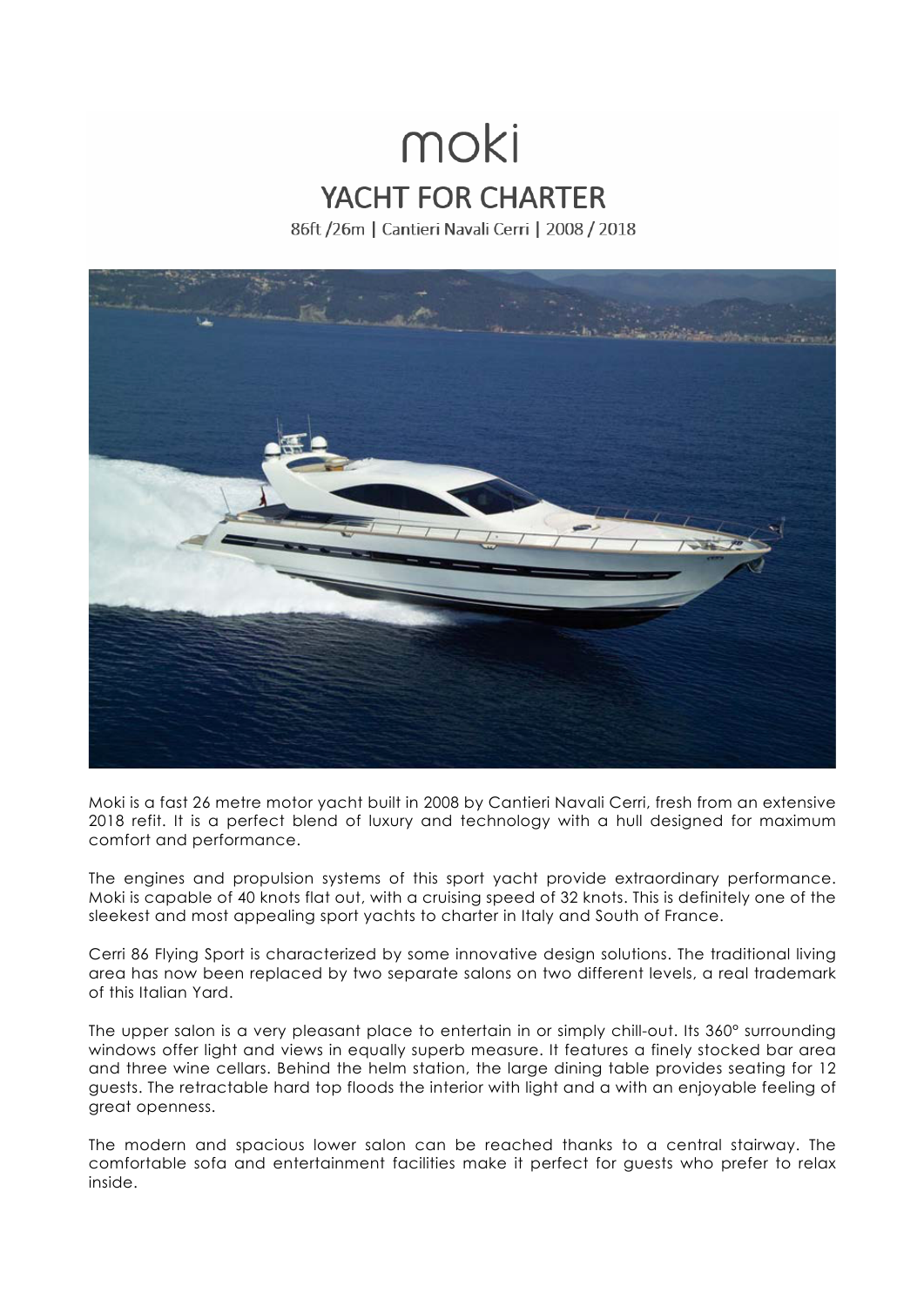On the outside, the open decks include an al-fresco dining area on the aft cockpit, and a wonderful sunbathing lounge, with excellent shading options, to the foredeck. Comfortable and airy sunbeds are also available on the sport fly bridge. The stern bathing platform provides easy access to the sea.

Moki can accommodate eight guests in four cabins, including a spacious master suite, one VIP cabin and two twin cabins. In addition, it can accommodate two children in pullman beds. All cabins are provided with en-suite bathrooms, air conditioning, TV and sound system. Besides, the separated crew area access offers a very private accommodation layout.

Moki's leisure and entertainment facilities make it the ideal charter yacht for socializing and entertaining with family and friends: Wi-Fi connection, TV sat decoder, DVD player, PlayStation, foredeck and aft sound system (?).

Tender: Williams Turbojet 385 (12,6ft). Comfortably seats five adults and one child. Top speed of 48 mph (77 kph).

Water toys are available on board: wakeboard (knee board?), towable water toys, water-skis, snorkeling equipment, inflatable water toys, kayak, paddleboards and fishing equipment.

To be requested on advance: Jet-Ski and SeaBob. For price to hire additional equipment please contact your broker.

Moki's qualified crew of three will ensure an enjoyable and relaxed stay on board. A professional captain will navigate your customized itinerary. Crew's attention to detail will ensure an exceptional experience. Each cruise is tailored to your specific preferences. From showing you the best spots to snorkel to serving up your favorite drinks and snacks, or choosing the perfect anchorage for an amazing sunset, your crew's only goal is providing an unforgettable vacation experience for everyone aboard.

## CHARTER MOKI

Moki is currently available for charter, to find out more about this motor yacht please contact your preferred charter broker. This yacht is also available for Corporate Yacht Charter and Events.

Cruising Regions: Italy, France, Monaco HOT SPOTS: Amalfi Coast, Sardinia, Costa Smeralda, Portofino, French Riviera, St.Tropez, Cannes, Monte-Carlo, Corsica.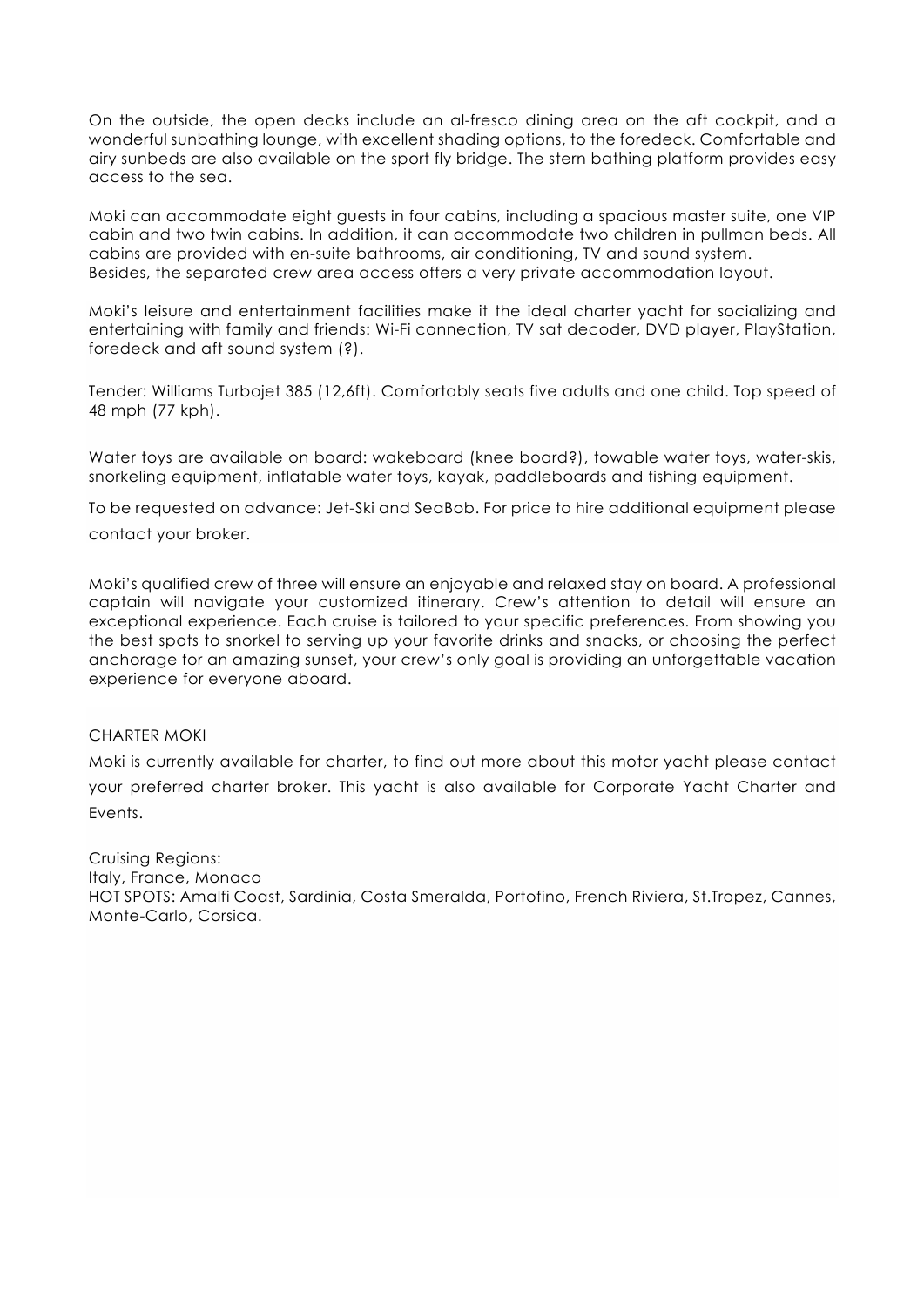### **Charter Rates – Retail price list:**

| Season           | <b>Weekly Rate</b> | Daily rate  |
|------------------|--------------------|-------------|
| Low Season       | $32,000 \in$       | 4.500 €     |
| High Season      | 36.000 €           | $5.500 \in$ |
| Very High Season | 39.000 €           | $6.500 \in$ |

Any applicable taxes are extra.

#### **Charter Terms**

In price is not included: APA (Advance Provisioning Allowance) 30% from the charter price, Italian VAT (22%).

#### **Please note**

Charter fee is paid in two rates; 50 of the charter fee when the charter contract is signed and 50% 4 weeks before charter commencement. Extra expenses are charged with Advance Provisioning Allowance (APA). APA is 30% of the total charter fee and also depending on your itinerary, food, beverages etc. Captain will keep accurate records of funds spent during your charter and at the end of the charter, you will be refunded the difference, or you will be asked to pay more during the cruise if the further running costs are incurred.